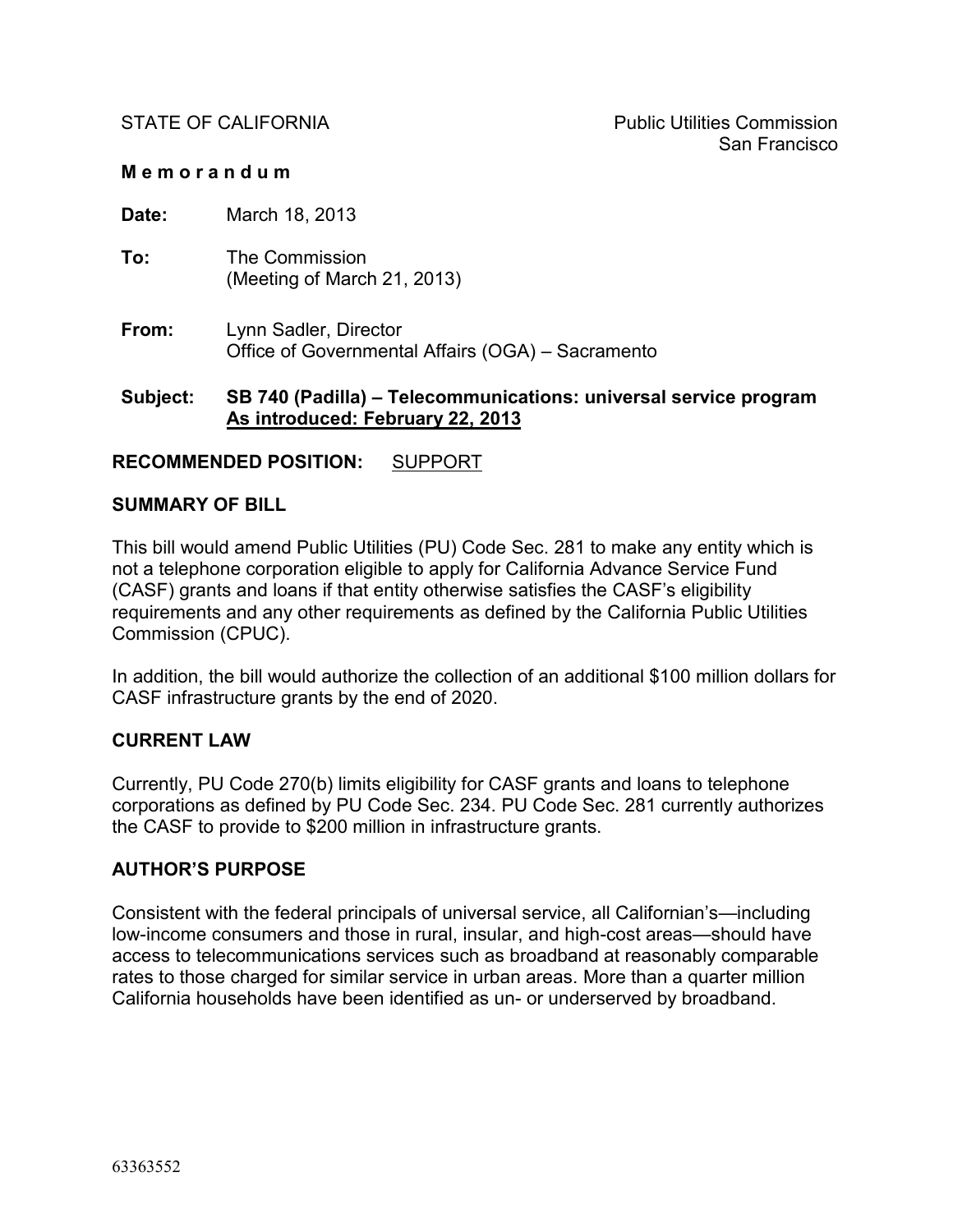#### **EXPLANATION OF BILL'S IMPACT ON CPUC PROGRAMS, PRACTICE & POLICY**

This bill would eliminate the current restriction that limits participation in the CASF program to only telephone corporations. In addition, the bill would supplement the existing \$200 million authorized for CASF broadband infrastructure grants by an additional \$100 million.

The stated objective of the Legislature and the CPUC in establishing the CASF is to promote the ubiquitous availability of broadband services throughout the state. To achieve this objective, the CASF provides grants and loans for broadband deployment projects in unserved and underserved areas of the state. Such projects are for the construction of last mile and middle mile broadband facilities. Last mile facilities are necessary to connect individual households to Internet service providers (ISPs). Middle mile projects deploy the infrastructure necessary to connect a provider's last mile facilities to the Internet backbone.

Currently, the CASF is authorized to award \$200 million in grants for infrastructure projects. An additional \$15 million is allotted for revolving loan fund available to entities that received a CASF infrastructure grant. A further \$10 million was authorized to fund the activities of regional consortia which are aimed at promoting broadband deployment and adoption. Of the \$100 million initially authorized for CASF broadband infrastructure grants, approximately \$58 million is not yet awarded..

Approximately 75% of the CASF funds awarded to date have been for middle mile projects while the remaining 25% of funds were awarded for last mile projects. Middle mile projects are a critical component of broadband infrastructure and can attract last mile providers. However, middle mile projects by themselves do not guarantee that households will receive broadband service. Put another way, middle mile facilities are not a substitute for last mile facilities. To date, the CASF has approved grants for last mile projects that will provide Internet access to 3.5% of the identified 300,000 unserved and underserved households in California.

There exist many broadband providers that could advance the state's broadband goals with CASF funding, but are currently unable to do so because they are not telephone corporations subject to the CPUC's jurisdiction. This is either because these providers offer standalone Internet access, which is an information service, or construct only middle mile facilities which are mostly jurisdictionally interstate. The inclusion of these providers should expand the pool of applicants eligible for CASF support.

Additionally, since many of these providers use low cost technologies such as terrestrial fixed wireless using mostly unlicensed spectrum, they may be best suited to provide cost effective last mile facilities in unserved and underserved areas of the state. This is because most, if not all of these areas, are located in rural areas where the cost to deploy broadband facilities is high due to low population density and/or difficult terrain.

The provision of this bill that would eliminate the current restrictions on eligibility for CASF funds will increase the number of facilities-based broadband services providers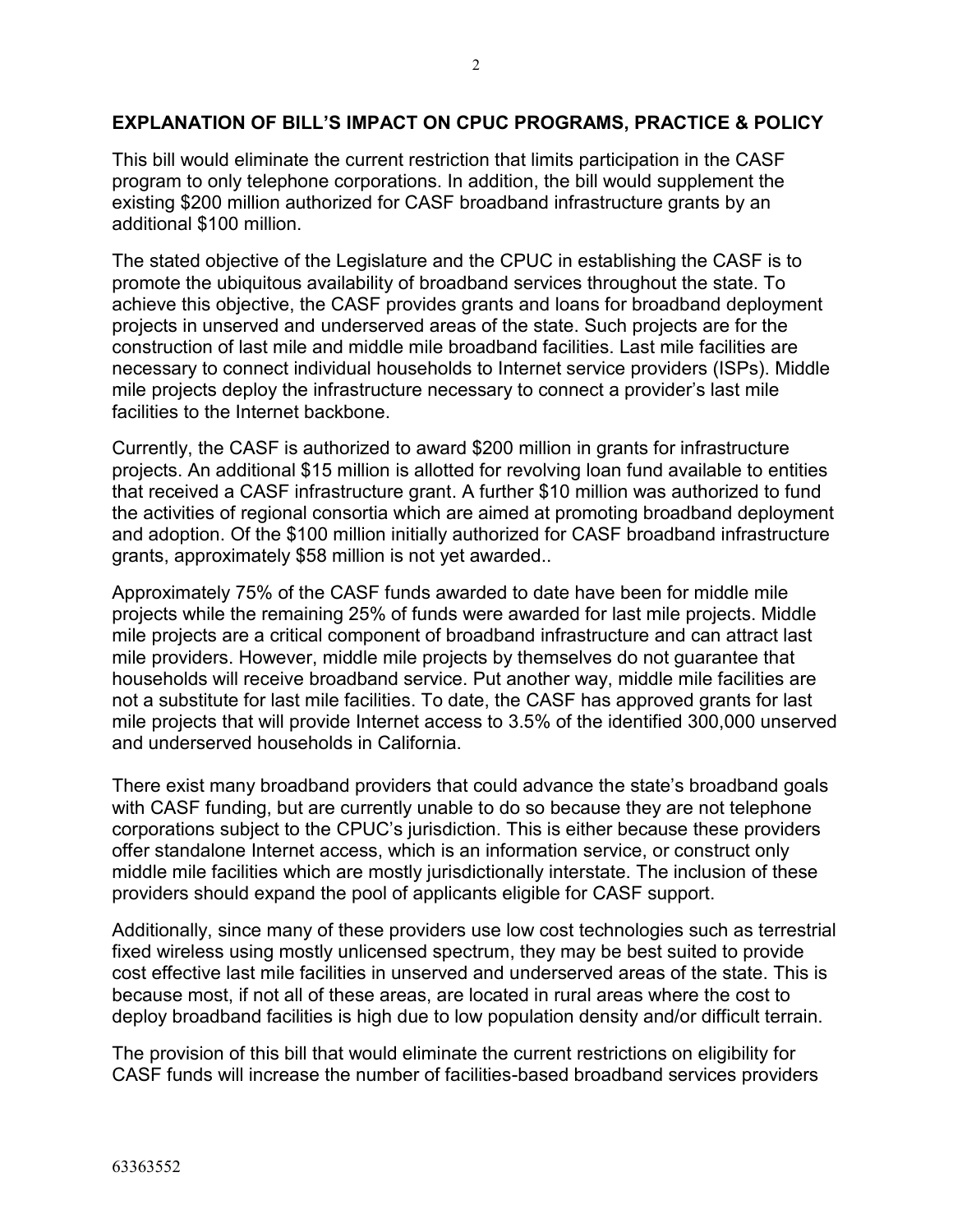who are eligible to apply for CASF infrastructure grants and loans. Expanding eligibility may increase the number of applicants for last mile projects using technologies that are more cost effective than those used by wireline telephone corporations.

Currently, the CASF has approximately \$158 million in grant funds. On February 1, 2013, 28 applications were submitted to the CPUC for projects in underserved areas of the state seeking total CASF support in the amount of \$240.6 million. If all of these applications were granted, available CASF grants funds would be exhausted. Further, if the eligibility is opened to non-telephone corporations, the expectation is that new applicants will seek additional grants.

Staff recommends the CPUC support the provision of the bill changing the current eligibility requirements, assuming that funds remain after the review and approval of the applications is complete or the Legislature approves the additional \$100 million in infrastructure grants. This is because many of the current applications for last mile projects proposed by wireline providers are significantly more costly than comparable last mile facilities deployed by unregulated broadband service that use terrestrial fixed wireless technologies. By changing the current eligibility requirements, the CPUC will be in a better position going forward to select the most appropriate and cost effective last mile projects for CASF support.

The bill proposes to award CASF support to entities which the CPUC does not regulate. However, awarding CASF grants to non-certificated facilities-based entities is not without precedent. In fact, the bill is modeled on a similar amendment to the CASF statute, enacted by the Legislature in 2009 [AB 1555 (Perez); Stats. 2009, ch. 24], which permitted entities which were not telephone corporations but had been awarded federal American Investment and Recovery Act (ARRA) grants to obtain matching grants from the CASF. To implement AB 1555, the CPUC adopted a specific set of safeguards applicable to these entities to ensure that CASF funds would not be subject to waste, fraud, or abuse. *See Resolution T-17233*. Accordingly, the CPUC can adopt a similar set of safeguards for non-telephone companies to ensure that ratepayer funds are protected.

# **SAFETY IMPACT**

As the Governor's Broadband Task Force stated in its 2007 report, ubiquitous broadband will play a key role in enhancing public safety operations and applications in law enforcement, disaster relief, traffic management, and virtually every other aspect of public safety. The CASF program is intended to promote such access.

Entities awarded grants under this program which attach to investor owned utility support structures or place facilities in utility conduits would be subject to the safety requirements in CPUC General Order 95 and GO 128.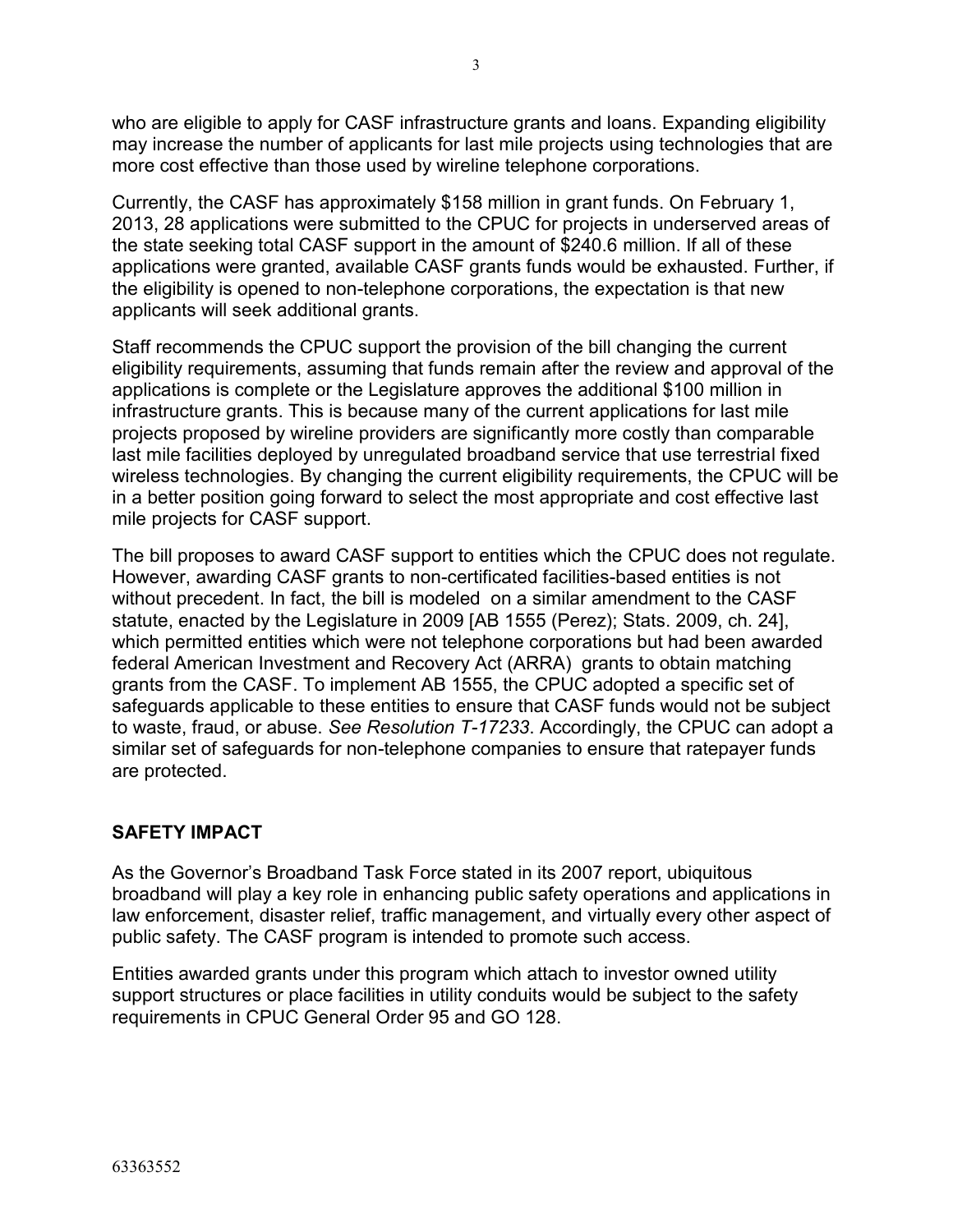#### **RELIABILITY IMPACT**

The CPUC's authority to impose reliability standards on Internet access service is in flux. Nonetheless, current CASF rules require that applicants for broadband project grants and loans demonstrate that they have the requisite technical and managerial expertise to build and operate any proposed broadband system. Furthermore, applicants are required to demonstrate that they are financially sound and that the proposed project is financially sustainable. Under the current CASF framework, much of this demonstration is accomplished through the process necessary to obtain a CPCN. If the proposed bill is enacted, the CPUC plans to require that non-certificated applicants make the same demonstration required of applicants seeking a CPCN as part of the CASF application process.

#### **RATE IMPACT**

Both the state and the CPUC are federally preempted from regulating the rates charged for Internet access service. However, as a condition of being awarded a grant, the current CASF program requires that the grantee commit to providing service at the rate it specifies in its application for a two-year period after the project becomes operational. The price proposed by the applicant is included in the scoring process used to rank grant applications against one another. Because the bill would add \$100 million for infrastructure grants to be collected through an end user surcharge by the end of 2020, staff estimates that current end user surcharge of 0.164% would remain in effect beyond its current expiration date at the end of 2015 through the end of 2020.

#### **FISCAL IMPACT**

The bill authorizes collection of the additional \$100 million through 2020 with no sunset for the program itself. With the additional \$100 million in funding and expanded eligibility to apply for the CASF grants/loans to facilities-based non-CPCN and WIR holders, the CPUC workload would be extended to accommodate:

- Development of more specific rules and requirements for CASF grant/loan applications from the expanded pool of applicants.
- Assisting the newly-eligible entities that are most likely not as familiar with CPUC processes.
- Processing a larger number of CASF applications and monitoring progress and processing of CASF payments to more CASF projects.
- Conducting necessary audits, verification, and discovery during project implementation.

Although the current staff is fully engaged handling the current CASF program, a program extension through 2020 would allow current staff to absorb the additional work over time.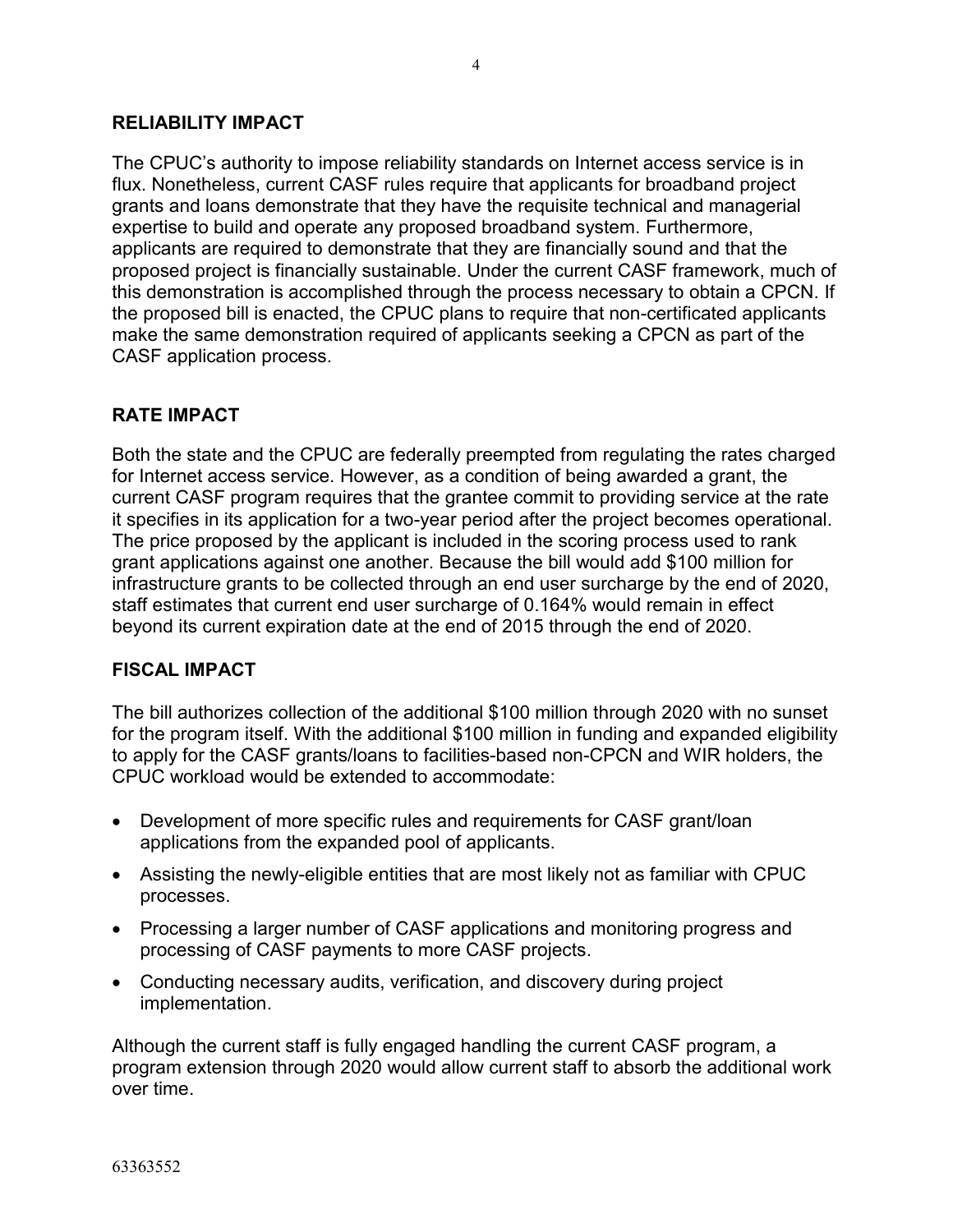#### **ECONOMIC IMPACT**

It is well documented that the Internet and Internet access have the capacity to make businesses more efficient and to stimulate business activity. Equally well known are the benefits that access to the Internet confers on local government, education, healthcare etc. To the extent that the change in the eligibility requirement will increase the deployment of Internet access facilities in unserved and underserved areas, then consumers, businesses, schools and local governments and the economy in these areas will benefit accordingly.

#### **LEGAL IMPACT**

At present, the CASF provides funding only to entities with a CPCN, or a partnership or coalition in which one party has a CPCN. Accordingly, the CPUC has independent legal authority over the entity with the CPCN and has many means at its disposal to ensure compliance with the provisions of the CASF grant.

This bill would allow the CPUC to provide grant funding to entities over which the CPUC has no independent legal authority. The CPUC could, by decision or resolution, make the award of grant monies contingent on the recipient agreeing to abide by relevant provisions of the PU Code, as well as CPUC rules and orders. At a minimum, the CPUC would need to develop an agreement which each non-CPCN holder grant recipient. Further, the CPUC could award a grant on condition that the entity secure a performance bond for the full amount of a project grant.

# **LEGISLATIVE HISTORY**

- SB 1193, Padilla (2008) Amended Pub. Util Code sec. 270 & added sec. 281
- AB 1555, Perez (2009) Amended Pub. Util. Code sec. 281.
- SB 1040, Padilla (2010) Amended Pub. Util. Code sec. 281

See section below on Background Information on Impacted Programs, Practice or Policy for a more detailed discussion of legislative history.

#### **BACKGROUND INFO ON IMPACTED PROGRAMS, PRACTICE OR POLICY**

The CPUC established the CASF in D.07-12-054 to provide \$100 million dollars in grants for the construction of broadband facilities in unserved and underserved areas of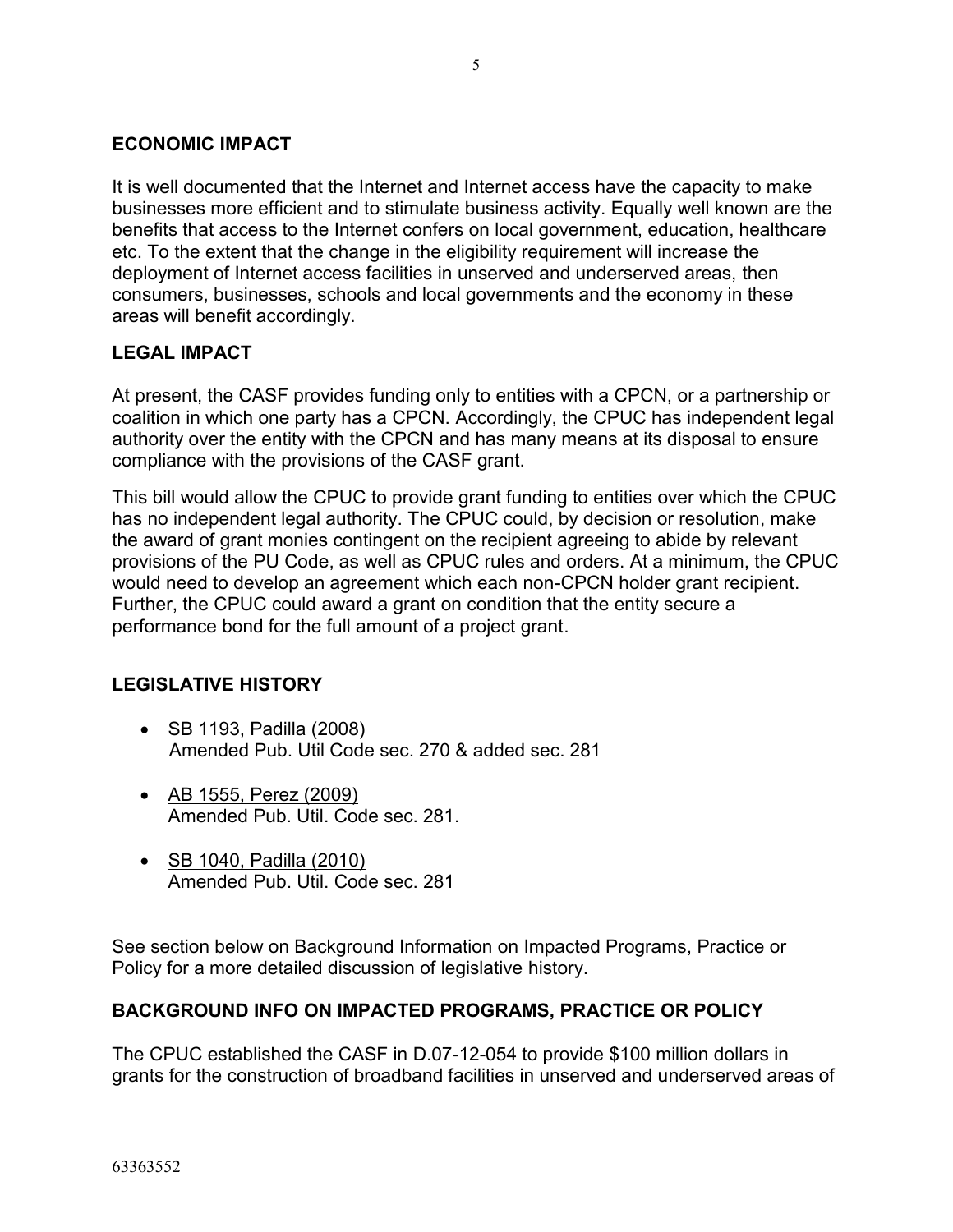the state. The decision required that the CPUC grant awards for infrastructure projects based on a competitive application and scoring process. The decision limited eligibility for project grants to "telephone corporations" as defined by PU Code Sec. 234, i.e., entities holding either a Certificate of Public Convenience and Necessity (CPCN) or a Wireless Identification Registration (WIR). In adopting this requirement the CPUC stated, "We consider the CPCN requirement necessary in order to ensure that the Commission [CPUC] has jurisdiction to control against waste, fraud, and abuse in the administration of our program."

In Resolution T-17143, the CPUC adopted specific application requirements, timelines, and scoring criteria for parties seeking CASF grants. The resolution confirmed that eligibility for CASF grants was limited to entities holding either a CPCN or WIR, but did not rule out reconsidering the issue in the future if the CASF had a surplus or if other circumstances justified reconsideration of the issue.

The restriction on eligibility for CASF funding adopted in D. 07-12-054 was subsequently reflected in statute when the Legislature codified the CASF through amendments to PU Code Sec. 270 and the addition of Sec. 281 (SB 1193, Padilla). The amendment to Sec. 270 placed the CASF in the state treasury along with the CPUC's other public purpose programs administered by the CPUC. Section 270(b) requires that moneys collected to support these programs be held for the benefit of ratepayers in order to compensate telephone corporations for the costs of providing universal service.

In February of 2009, the federal American Investment and Recovery Act (ARRA) was signed into law. ARRA appropriated funds to establish a federal grant program for the construction of broadband facilities administered by the National Telecommunications and Information Administration (NTIA) in the U.S. Dept. of Commerce.

In July of 2009, AB 1555 (Perez) was enacted. The bill amended PU Code Sec. 281 to give the CPUC the authority to provide CASF matching grants to ARRA entities that were not telephone corporations if those entities met the requirements of the CASF program.

Subsequently, the CPUC issued Resolution T-1723 in order to ensure the financial, technical and managerial competence of CASF/ARRA applicants which were not regulated by the CPUC, The Resolution imposed additional requirements on these entities, including, the submission of information sufficient to conduct a thorough background check; an affidavit agreeing to comply with specific CPUC rules; an agreement to allow the CPUC to inspect the applicant's accounts, books, papers and documents related to the application and award of CASF funds; and a mandatory performance bond for the full amount of any CASF grant.

In February 2010, SB 1040 (Padilla) was enacted by the Legislature. SB 1040 amended PU Code Sec 281 to augment the CASF by an additional \$125 million. In addition, it created three sub accounts within the CASF. First, it created the Broadband Infrastructure Grant Account which made an additional \$100 available for infrastructure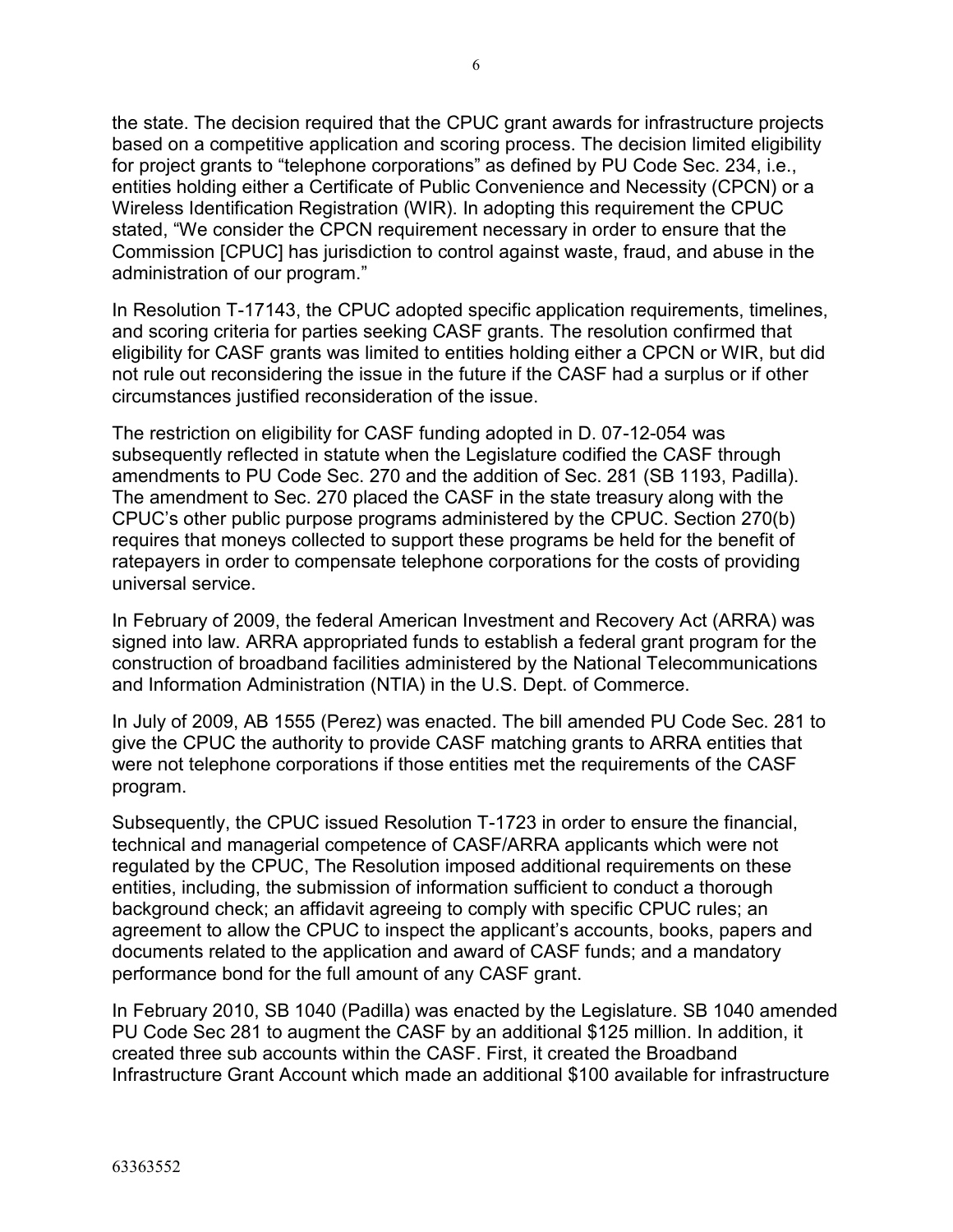grants. Second, it created the Broadband Infrastructure Revolving Loan Account which made available \$15 million in loans to CASF grant recipients. Third, it created the Urban Regional Broadband Consortia Grant Account which made \$10 million available to regional consortia to fund activities to facilitate broadband deployment other than the capital costs of broadband facilities not funded by a CASF grant.

In February 2012, the CPUC implemented the infrastructure grant and loan accounts created by SB 1040 through D.12-12-015. It also revised the application and scoring process adopted in Resolution T-17143 and addressed a number of policy issues related to the grant and loan programs. Among those issues was whether the CPUC should seek the legislative authority necessary to extend CASF grants and loans to entities other than those holding a CPCN or WIR given that ARRA funding for broadband projects had been exhausted. The decision rejected pursuing such authority for workload reasons. Further, the CPUC recognized that it might not have the regulatory tools to enforce the conditions attached to grants awards made to noncertificated entities.

In November 2012, the CPUC issued R. 10-12-012 to revisit the eligibility issue it had considered in D. 12-05-015. The rulemaking sought comment on the CPUC's proposal to change the CASF eligibility rules to permit any facilities based broadband service provider, including commercial and nonprofit entities, to apply for CASF grants and loans contingent upon obtaining the required legislative authority. The rulemaking is pending.

# **OTHER STATES' INFORMATION**

None.

# **SUMMARY OF SUPPORTING ARGUMENTS FOR RECOMMENDATION**

- The bill may increase the pool of applicants for CASF grants stimulating deployment in unserved and underserved areas of the state.
- The bill may increase the number of grants for last mile deployment projects.
- The bill may result in promoting cost efficient last mile deployment in unserved and underserved areas.

# **SUMMARY OF SUGGESTED AMENDMENTS**

 On page 5, line 27 the date that the CPUC shall report its final findings to the legislature should be amended from April 1, 2017 to April 1, 2022 to reflect the extension of the surcharge necessary to collect the additional \$100 million in grant funds until 2020.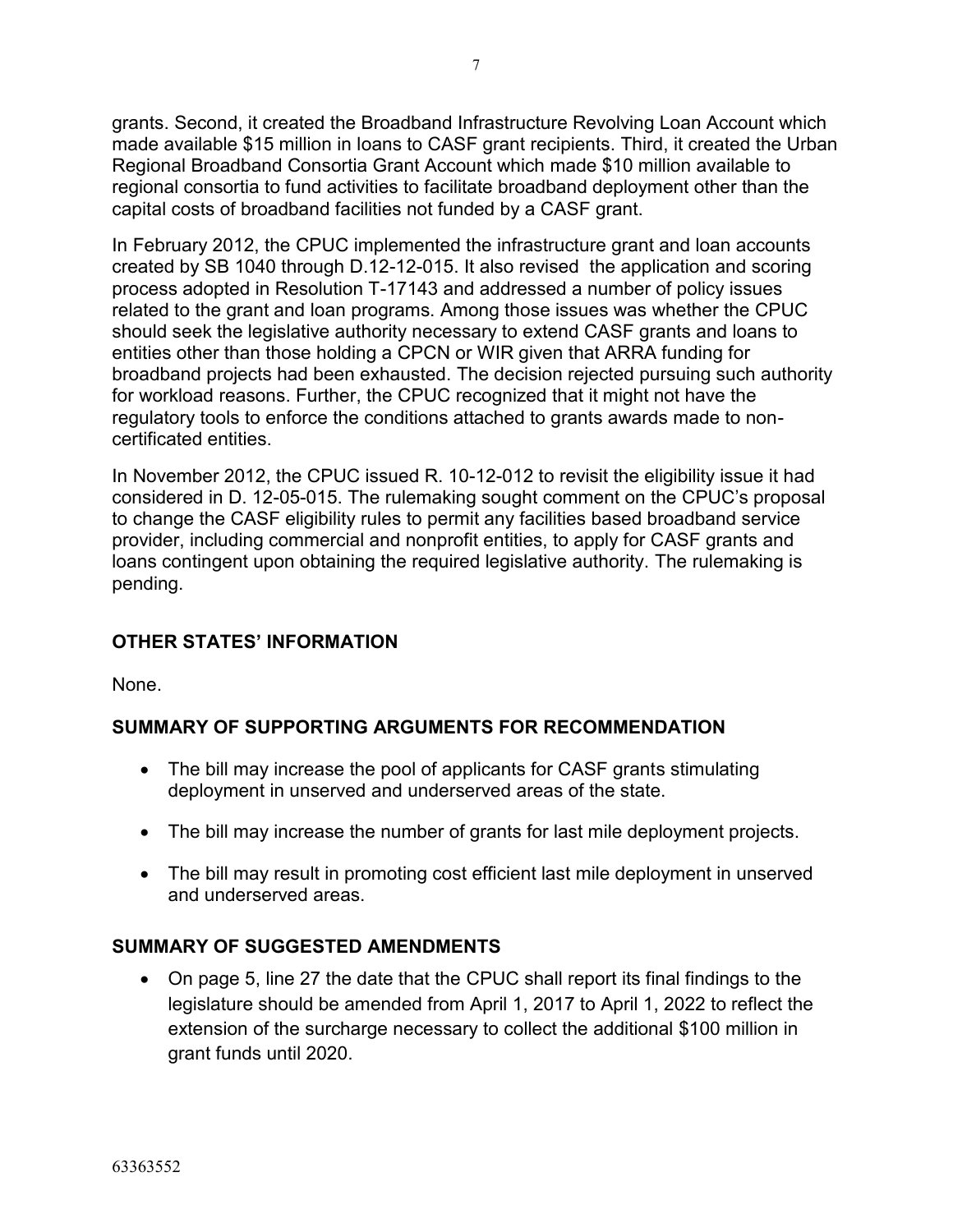- On page 5, line 33 the date on which the requirement for submitting a report under (f)(1) becomes inoperative should be amended from January 1, 2018 to January 1, 2023 to reflect the extension of the surcharge necessary to collect the additional \$100 million in grant funds until 2020.
- On page 6, line 18, the date on which the requirement for submitting a report under (g)(1) becomes inoperative should be amended from January 1, 2016 to January 1, 2021 to reflect the extension of surcharge necessary to collect the additional \$100 million in grant funds until 2020.

# **STATUS:**

SB 740 is scheduled for hearing in the Senate Energy, Utility and Commerce Committee on April 2, 2013.

#### **STAFF CONTACTS:**

Lynn Sadler, Director Nick Zanjani, Legislative Liaison Michael Minkus, Legislative Liaison

Lynn.Sadler@cpuc.ca.gov NKZ@cpuc.ca.gov Michael.Minkus@cpuc.ca.gov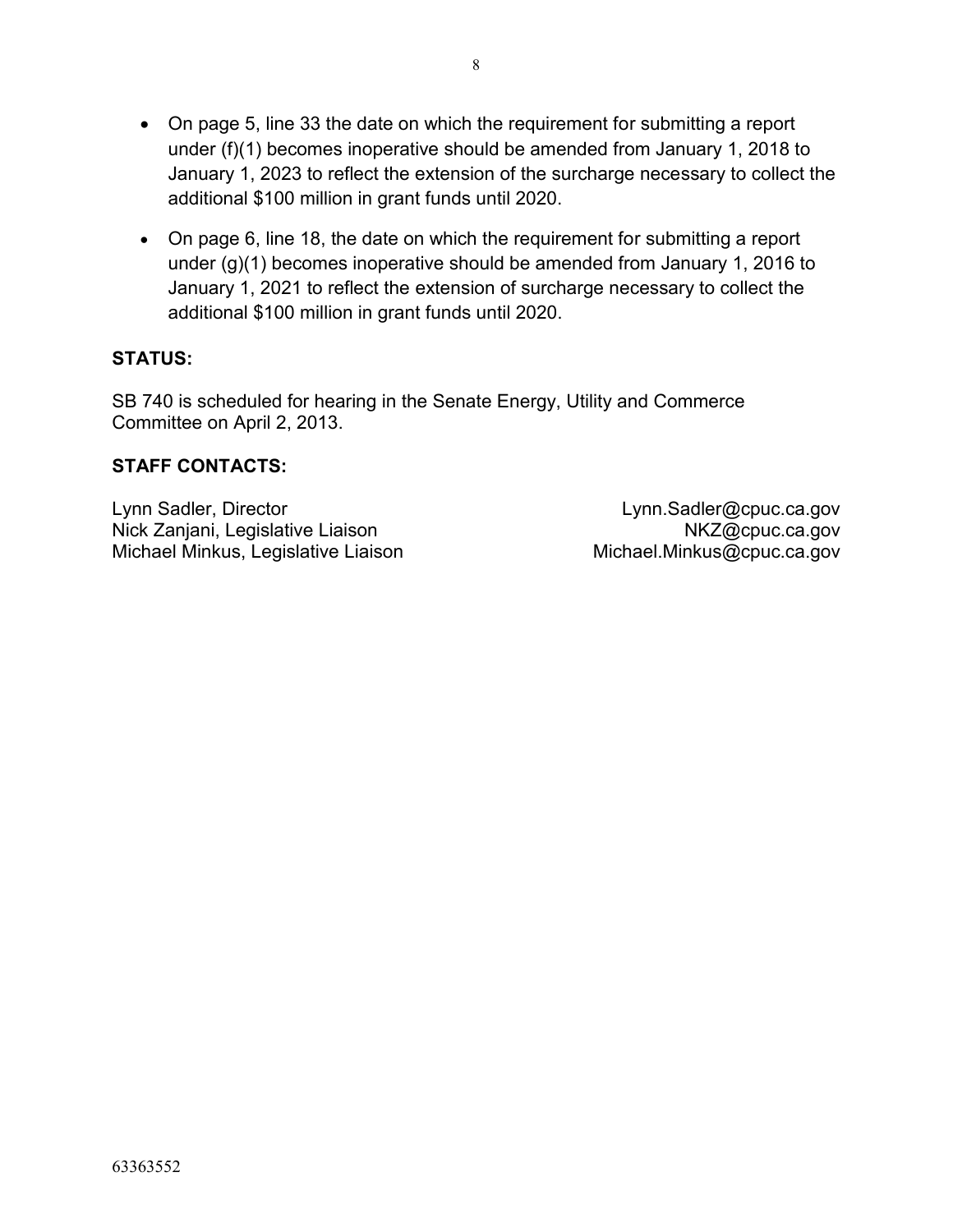#### **BILL LANGUAGE:**

BILL NUMBER: SB 740 INTRODUCED BILL TEXT

INTRODUCED BY Senator Padilla

FEBRUARY 22, 2013

 An act to amend Section 281 of the Public Utilities Code, relating to telecommunications, and declaring the urgency thereof, to take effect immediately.

LEGISLATIVE COUNSEL'S DIGEST

 SB 740, as introduced, Padilla. Telecommunications: universal service programs: California Advanced Services Fund.

 Existing law, the federal Telecommunications Act of 1996, establishes a program of cooperative federalism for the regulation of telecommunications to attain the goal of local competition, while implementing specific, predictable, and sufficient federal and state mechanisms to preserve and advance universal service, consistent with certain universal service principles. The universal service principles include the principle that consumers in all regions of the nation, including low-income consumers and those in rural, insular, and high-cost areas, should have access to telecommunications and information services, including interexchange services and advanced telecommunications and information services, that are reasonably comparable to those services provided in urban areas and that are available at rates that are reasonably comparable to rates charged for similar services in urban areas. The act authorizes each state to adopt regulations to provide for additional definitions and standards to preserve and advance universal service within the state, only to the extent that they adopt additional specific, predictable, and sufficient mechanisms that do not rely on or burden federal universal service support mechanisms.

 Under existing law, the Public Utilities Commission has regulatory authority over public utilities, including telephone corporations, as defined. Existing law establishes the California High-Cost Fund-A Administrative Committee Fund, the California High-Cost Fund-B Administrative Committee Fund, the Universal Lifeline Telephone Service Trust Administrative Committee Fund, the Deaf and Disabled Telecommunications Program Administrative Committee Fund, the Payphone Service Providers Committee Fund, the California Teleconnect Fund Administrative Committee Fund, and the California Advanced Services Fund (CASF) in the State Treasury and requires that moneys in the funds are the proceeds of rates and are held in trust for the benefit of ratepayers and to compensate telephone corporations for their costs of providing universal service and may be expended only to accomplish specified telecommunications universal service programs, upon appropriation in the annual Budget Act or upon

63363552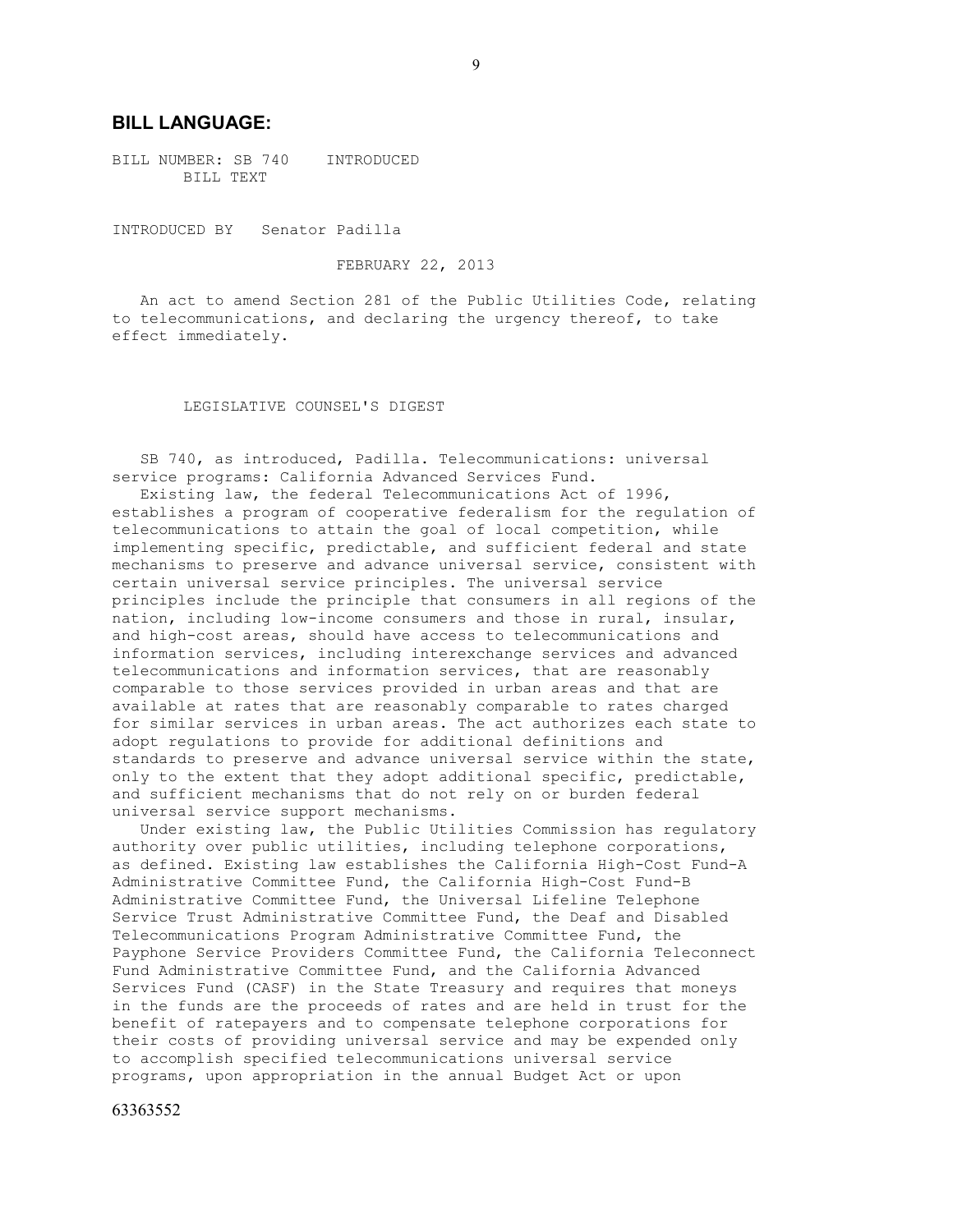supplemental appropriation. Existing law requires the commission to develop, implement, and administer the CASF to encourage deployment of high-quality advanced communications services to all Californians that will promote economic growth, job creation, and substantial social benefits of advanced information and communications technologies, as provided in specified decisions of the commission and in the CASF statute.

 Existing law requires that \$100,000,000, collected by the surcharge, authorized by the commission, after January 1, 2011, is to be deposited into the Broadband Infrastructure Account. Existing law authorizes the commission to collect an additional sum not to exceed \$125,000,000, after January 1, 2011, for a sum total of moneys collected through the surcharge not to exceed \$225,000,000. Existing law authorizes the commission to collect the additional sum through the 2015 calendar year.

 This bill would instead require that \$200,000,000 be deposited into the Broadband Infrastructure account. The bill would increase the amount of additional money the commission is authorized to collect to  $$225,000,000$ , with a sum total not to exceed  $$325,000,000$ . The bill would authorize the commission to collect the additional money until 2020.

 This bill would provide that, notwithstanding the requirement that moneys in the funds are to be used to compensate telephone corporations for their costs of providing universal service, an entity that is not a telephone corporation is eligible to apply to participate in the CASF program if the entity otherwise meets the eligibility requirements and complies with program requirements established by the commission.

 This bill would declare that it is to take effect immediately as an urgency statute.

 Vote: 2/3. Appropriation: no. Fiscal committee: yes. State-mandated local program: no.

#### THE PEOPLE OF THE STATE OF CALIFORNIA DO ENACT AS FOLLOWS:

 SECTION 1. Section 281 of the Public Utilities Code is amended to read:

 281. (a) The commission shall develop, implement, and administer the California Advanced Services Fund to encourage deployment of high-quality advanced communications services to all Californians that will promote economic growth, job creation, and the substantial social benefits of advanced information and communications technologies, as provided in Decision 07-12-054 and Decision 09-07-020 and this section. The commission shall establish the following accounts within the fund:

(1) The Broadband Infrastructure Grant Account.

 (2) The Rural and Urban Regional Broadband Consortia Grant Account.

(3) The Broadband Infrastructure Revolving Loan Account.

63363552 (b) (1) All moneys collected by the surcharge authorized by the commission pursuant to Decision 07-12-054, whether collected before or after January 1, 2009, shall be transmitted to the commission pursuant to a schedule established by the commission. The commission shall transfer the moneys received to the Controller for deposit in the California Advanced Services Fund. Moneys collected after January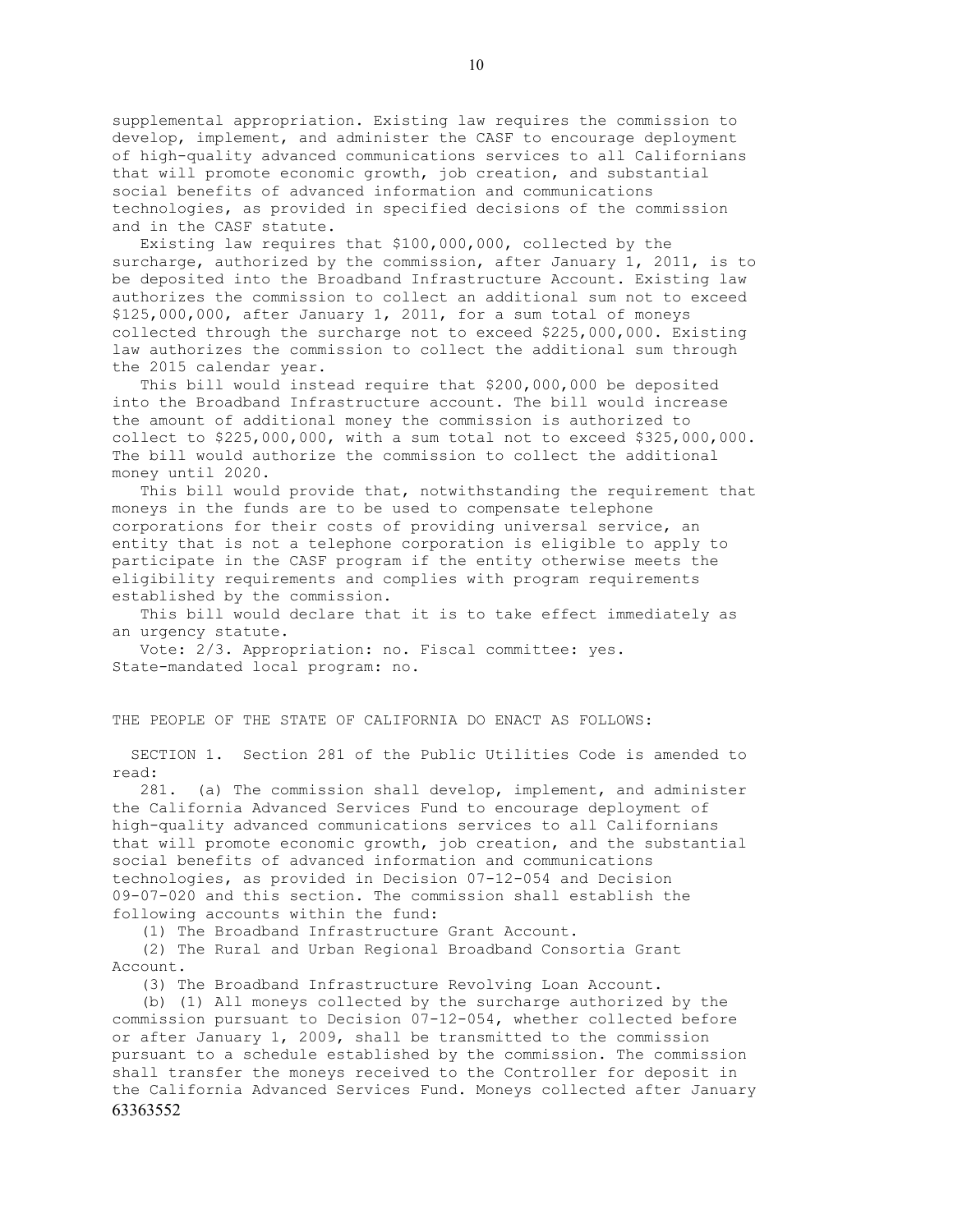1, 2011, shall be deposited in the following amounts in the following accounts:

(A) One *Two* hundred

million dollars (\$100,000,000) *(\$200,000,000)*

into the Broadband Infrastructure Grant Account.

 (B) Ten million dollars (\$10,000,000) into the Rural and Urban Regional Broadband Consortia Grant Account.

 (C) Fifteen million dollars (\$15,000,000) into the Broadband Infrastructure Revolving Loan Account.

 (2) All interest earned on moneys in the fund shall be deposited in the fund.

 (3) The commission shall not collect moneys, by imposing the surcharge described in paragraph (1) for deposit in the fund, in an amount that exceeds one hundred million dollars (\$100,000,000) before January 1, 2011. After January 1, 2011, the commission may collect an additional sum not to exceed -one- two hundred twenty-five million dollars  $-(\$125,000,000)$ 

*(\$225,000,000)* , for a sum total of moneys collected by imposing the surcharge described in paragraph (1) not to exceed two three hundred twenty-five million dollars (\$225,000,000) *(\$325,000,000)*

. The commission may collect the additional sum beginning with the calendar year starting on January 1, 2011, and continuing through the  $-2015 - 2020$  calendar year, in an amount not to exceed twenty-five million dollars (\$25,000,000) per year, unless the commission determines that collecting a higher amount in any year will not result in an increase in the total amount of all surcharges collected from telephone customers that year.

 (c) (1) All moneys in the California Advanced Services Fund shall be available, upon appropriation by the Legislature, to the commission for the program administered by the commission pursuant to this section, including the costs incurred by the commission in developing, implementing, and administering the program and the fund.

 (2) Notwithstanding any other law and for the sole purpose of providing matching funds pursuant to the federal American Recovery and Reinvestment Act of 2009 (Public Law 111-5), any entity eligible for funding pursuant to that act shall be eligible to apply to participate in the program administered by the commission pursuant to this section, if that entity otherwise satisfies the eligibility requirements under that program. Nothing in this section shall impede the ability of an incumbent local exchange carrier, as defined by subsection (h) of Section 251 of Title 47 of the United States Code, that is regulated under a rate of return regulatory structure, to recover, in rate base, California infrastructure investment not provided through federal or state grant funds for facilities that provide broadband service and California intrastate voice service.

 *(3) Notwithstanding subdivision (b) of Section 270, an entity that is not a telephone corporation shall be eligible to apply to participate in the program administered by the commission pursuant to this section if the entity otherwise meets the eligibility requirements and complies with program requirements established by the commission.* 

63363552 (d) Moneys in the Rural and Urban Regional Broadband Consortia Grant Account shall be available for grants to eligible consortia to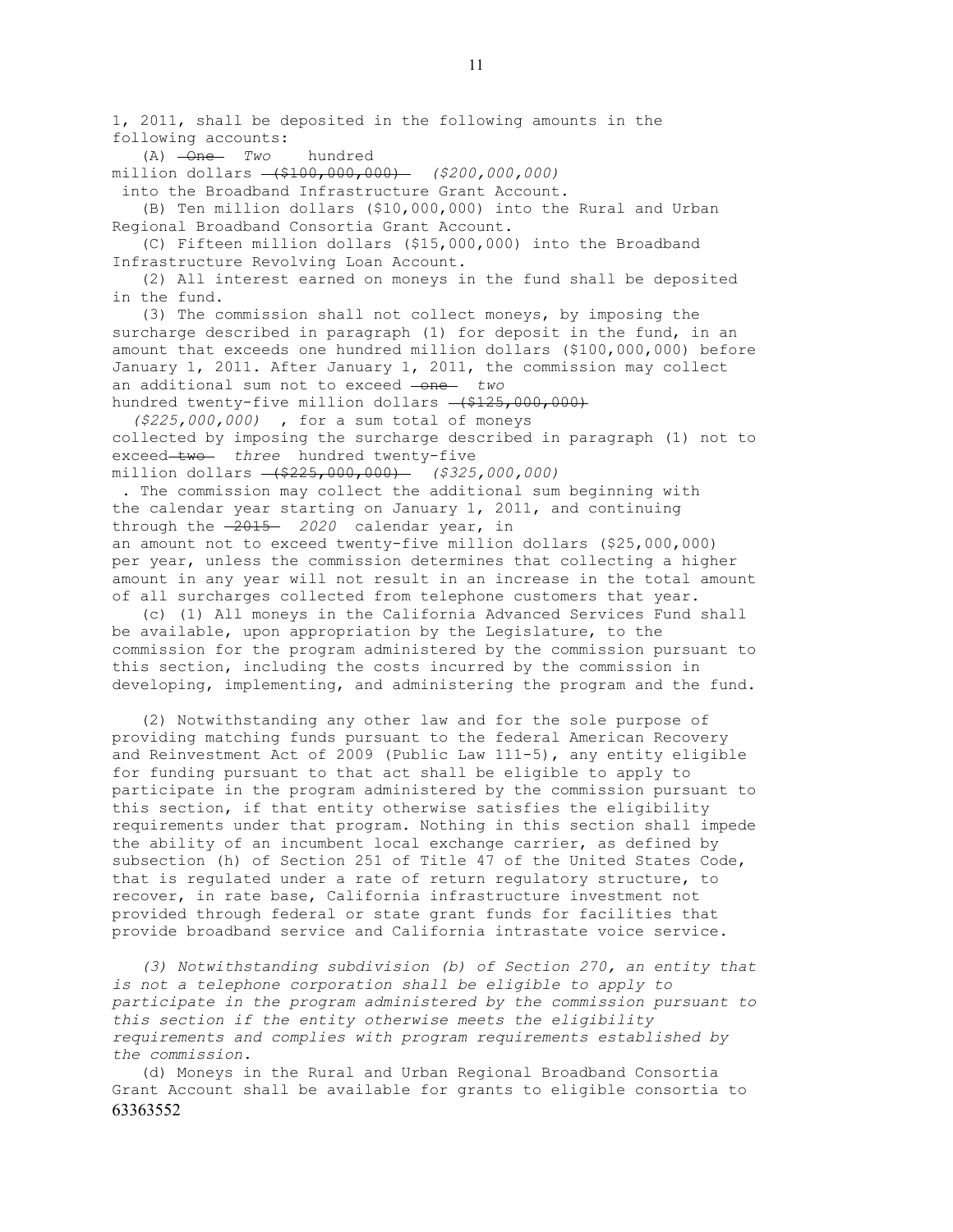fund the cost of broadband deployment activities other than the capital cost of facilities, as specified by the commission. An eligible consortium may include, as specified by the commission, representatives of organizations, including, but not limited to, local and regional government, public safety, K-12 education, health care, libraries, higher education, community-based organizations, tourism, parks and recreation, agricultural, and business, and is not required to have as its lead fiscal agent an entity with a certificate of public convenience and necessity.

 (e) Moneys in the Broadband Infrastructure Revolving Loan Account shall be available to finance capital costs of broadband facilities not funded by a grant from the Broadband Infrastructure Grant Account. The commission shall periodically set interest rates on the loans based on surveys of existing financial markets.

 (f) (1) The commission shall conduct an interim and final financial audit and an interim and final performance audit of the implementation and effectiveness of the California Advanced Services Fund to ensure that funds have been expended in accordance with the approved terms of the grant awards and loan agreements and this section. The commission shall report its interim findings to the Legislature by April 1, 2011. The commission shall report its final findings to the Legislature by April 1, 2017. The reports shall also include an update to the maps in the final report of the California Broadband Task Force and data on the types and numbers of jobs created as a result of the program administered by the commission pursuant to this section.

 (2) (A) The requirement for submitting a report imposed under paragraph (1) is inoperative on January 1, 2018, pursuant to Section 10231.5 of the Government Code.

 (B) A report to be submitted pursuant to paragraph (1) shall be submitted in compliance with Section 9795 of the Government Code.

 (g) (1) Beginning on January 1, 2012, and annually thereafter, the commission shall provide a report to the Legislature that includes all of the following information:

 (A) The amount of funds expended from the California Advanced Services Fund in the prior year.

 (B) The recipients of funds expended from the California Advanced Services Fund in the prior year.

 (C) The geographic regions of the state affected by funds expended from the California Advanced Services Fund in the prior year.

 (D) The expected benefits to be derived from the funds expended from the California Advanced Services Fund in the prior year.

 (E) Actual broadband adoption levels from the funds expended from the California Advanced Services Fund in the prior year.

 (F) The amount of funds expended from the California Advanced Services Fund used to match federal funds.

 (G) An update on the expenditures from California Advanced Services Fund and broadband adoption levels, and an accounting of remaining unserved and underserved areas of the state.

 (2) (A) The requirement for submitting a report imposed under paragraph (1) is inoperative on January 1, 2016, pursuant to Section 10231.5 of the Government Code.

 (B) A report to be submitted pursuant to paragraph (1) shall be submitted in compliance with Section 9795 of the Government Code.

63363552 SEC. 2. This act is an urgency statute necessary for the immediate preservation of the public peace, health, or safety within the